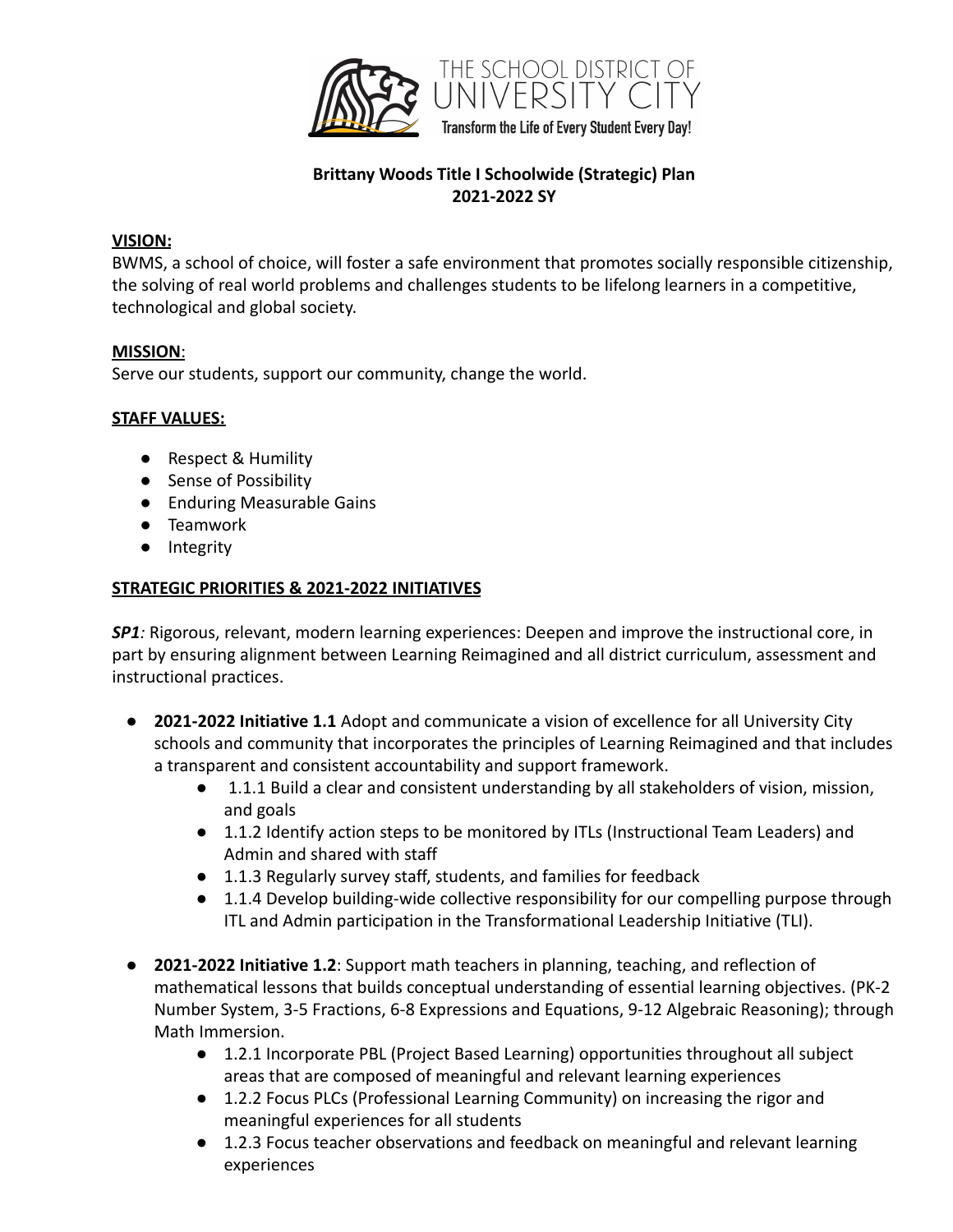- 1.2.4 Continue to strengthen ELA (English Language Arts) teachers' implementation of Lucy Calkins reading & writing curriculum
- 1.2.5 Utilize newly hired math coach's expertise to deepen math teachers' conceptual and applied understanding of math
- 1.2.6 Support with academic vocabulary and incorporating academically productive talk protocols into staff PD (Professional Development) and expectations
- 1.2.7 Train all staff on PBL approach and creating meaningful learning experiences and provide time and accountability support for teachers to create PBL experiences for their students

*SP2:* Well-being and joy: Nurture a safe, caring, diverse, and equitable learning environment in which students are engaged, grow academically, socially and emotionally and see themselves as capable learners, citizens, and leaders. Our students — and our staff — are whole people who require an environment of safety, love and support to thrive. They will find that in our schools.

- **2021-22 Initiative 2.1:** Intentionally integrate SEL (Social Emotional Learning) ( throughout the Pk-12 curriculum. Design and implement a comprehensive set of trauma-sensitive and restorative supports to better meet students' social, emotional and wellness needs and to better humanize and personalize students' learning experiences.
	- 2.1.1 Continue to move toward a trauma-informed school-wide approach
	- 2.1.2 Continue to strengthen family advisory time to best support developing our students' SEL skills
	- 2.1.3 Continue to strengthen implementation of restorative practices including training for all staff through relationship focused workshops led by Wyman
	- 2.1.4 Explore the development of an alternative learning opportunities for consistently struggling students requiring additional SEL support
	- 2.1.5 Continue incorporating culturally responsive teaching and learning
- **2021-22 Initiative:** Effectively implement the policies, procedures, practices and supports needed to address racial and other biases to drive educational equity.

*SP3:* Excellent staff: Recruit, develop and retain a highly-effective and diverse team of educators who fulfill a shared vision of academic and social, emotional excellence grounded in "Learning Reimagined" by building and utilizing exceptional talent practices. We will recruit, develop and retain excellent teachers, principals and specialists ready to commit to our shared vision of academic excellence through Learning Reimagined.

- **2021-22 Initiative 3.1:** Design and launch high-quality adult learning structures and support, grounded in a scope and sequence that integrates learning related to all initiatives, as well as a focus on collaborative learning, curriculum and content internalization (including developing teachers and school leaders to meet the social, emotional and wellness needs of their students, including through high-quality professional learning focused on humanizing and personalizing classrooms and schools.)
	- 3.1.1 Provide and ensure a welcoming and supportive environment in which teachers have voice and buy-in through establishing focused committees to be teacher led, holding monthly ITL meetings with Admin to ensure teacher voice is driving our compelling purpose, and surveying teachers for feedback
	- 3.1.2 Identify supportive mentor and provide opportunities for coaching and feedback to happen including a book study and social outings to build positive relationships
	- 3.1.3 Build community through staff outings and community building events